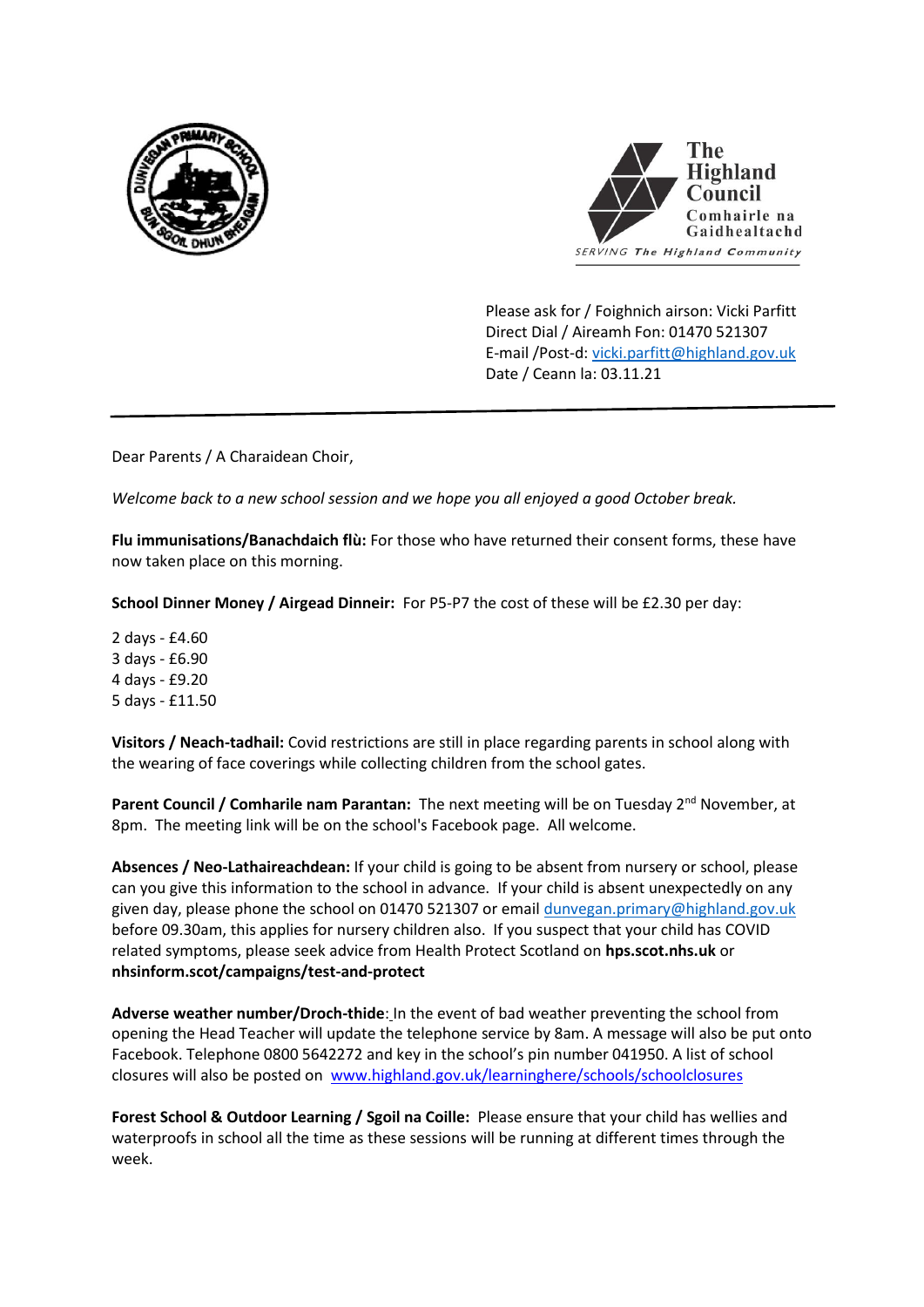**Clothing / Aodach:** Please can you make sure that your child comes to School & Sgoil Araich with weather appropriate clothing. Wellies or waterproof boots are probably the best form of outdoor footwear. Indoor shoes to be used in the school building. This will help to keep our carpets, cushions, rugs etc. clean and dry. Could you make sure that children have a spare set of clothes in their bag incase of any accidents or falling outside etc. Can you please make sure that children have a PE kit in school at all times, this includes trainers, shorts & a t-shirt.

## **School Clubs / Club na Sgoile:**

| Monday                | Tuesday              | Wednesday             | Thursday             | Friday                 |
|-----------------------|----------------------|-----------------------|----------------------|------------------------|
| <b>Jaggy Thistles</b> | Chanter              | <b>Clarinet Club</b>  | <b>Strings</b>       | <b>Friday Football</b> |
| After school          | In school / online   | After school          | In school / online   | @ hall 3.30pm          |
| 3.15 <sub>pm</sub>    |                      |                       |                      |                        |
|                       | <b>Pipe Band</b>     | <b>Badminton P4-7</b> | <b>Sunday School</b> |                        |
|                       | <b>Drumming</b>      | @ hall 3.30pm         | Club                 |                        |
|                       | Online               |                       | After school         |                        |
|                       |                      |                       | 3.15 <sub>pm</sub>   |                        |
|                       | <b>Third Ridge</b>   |                       |                      |                        |
|                       | <b>Climbing Club</b> |                       |                      |                        |
|                       | @ Portree 4pm        |                       |                      |                        |

We would love someone to run a Cross country after school club, running laps of the school grounds, ideally a Monday or Thursday if anyone is interested, please get in touch.

**Children in Need/Clann an a Eas:** A Spot-tastic day! After our incredible fundraising efforts in our Pudsey Walk before the October holidays, where we managed to raise **£1146.67** for Children in Need, we will not be asking for any more donations for this amazing cause. We will however have a dress in 'Spots / Yellow' to mark the day on **Friday 19th November**.

**Visiting Minister:** These visits are now allowed in school, so Gary Wilson will be joining us in school for a short assembly.

**Polycrub / Taigh-ghlainne:** There has been fantastic progress with the Polycrub over the summer and into September. We are now looking at getting some planters built using some old black pipe used on fish farms, so if anyone happens to have any or know where we could get some, that would be amazing.

**Headlice / Mialan:** Please can you check your child's hair on a regular basis.

**Fundraising / A togail arigead:** Parent council are organising a 'Wreath Making' evening on Friday 10<sup>th</sup> December in the Village Hall. Numbers are limited, but a poster about this will be going out on Social Media in the next few days and contact details will be on it.

**Living Advent Calendar**: You will have received an email by now from Mrs Allan about her vision for a Living Advent Calendar in Dunvegan and the surrounding areas. If you know of anyone out with the school community that would like to take part in this, please give them Leona's email address to get in touch with [leona.coull@highland.gov.uk](mailto:leona.coull@highland.gov.uk)

**Christmas Parties/Partaidhean:** We are planning on having 'Class Christmas Parties' this year, they will take place on Monday 20<sup>th</sup> December. Children can come dressed ready to party for this. Nursery Christmas party will also take place on this day.